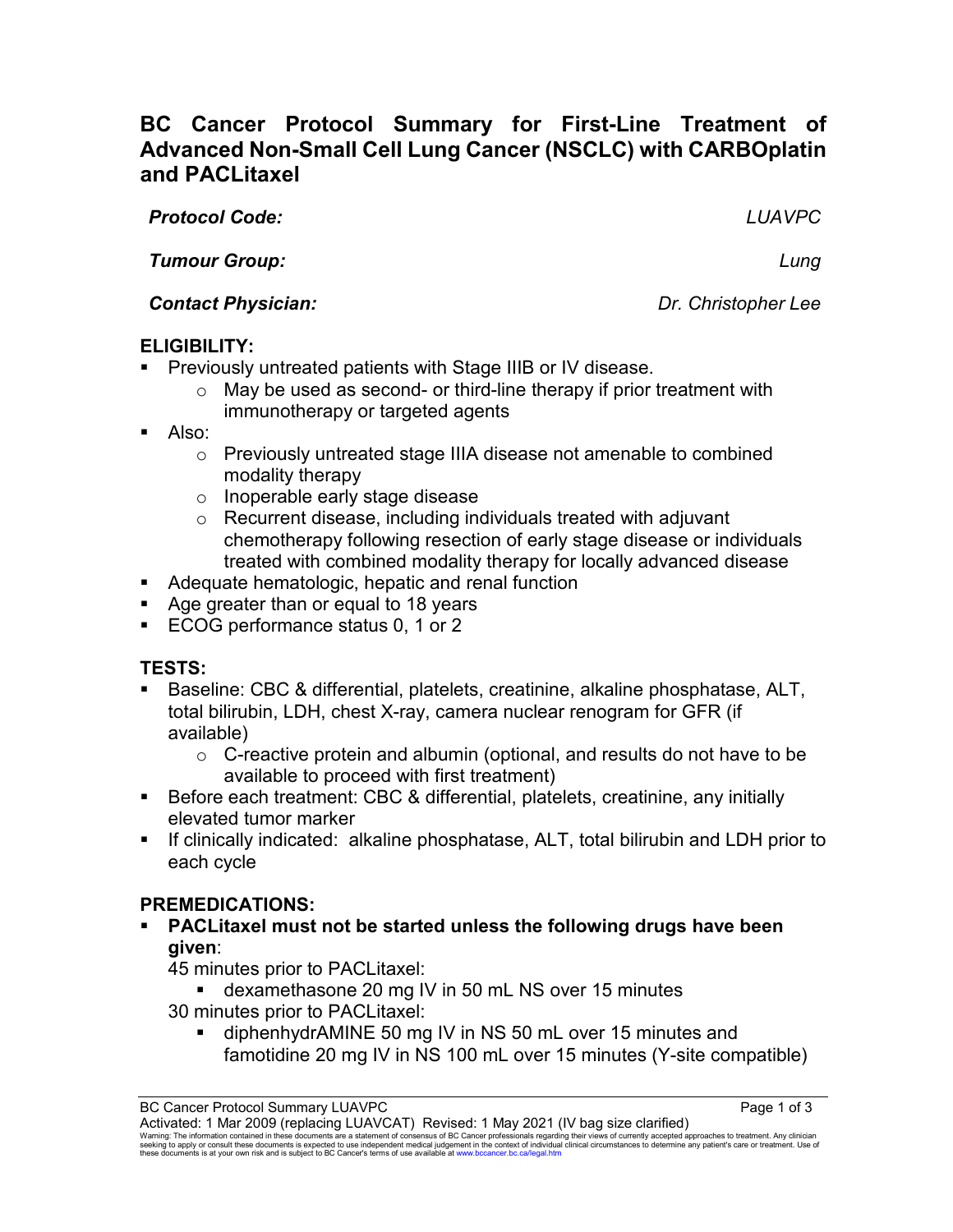Antiemetic protocol for High emetogenic chemotherapy (see protocol SCNAUSEA)

### **TREATMENT: (Give PACLitaxel first)**

| Drug               | <b>Dose</b>                               | <b>BC Cancer Administration</b><br><b>Guideline</b>                                                             |
|--------------------|-------------------------------------------|-----------------------------------------------------------------------------------------------------------------|
| <b>PACLitaxel</b>  | 200 mg/m <sup>2</sup>                     | IV in 250 to 500 mL NS over 3 hours<br>(use non-DEHP bag and non-DEHP<br>tubing with 0.2 micron in-line filter) |
| <b>CARBOplatin</b> | AUC 6<br>Dose = $AUC \times (GFR^* + 25)$ | IV in 100 to 250 mL NS over 30<br>minutes                                                                       |

Repeat every 21 days x 4-6 cycles

\*GFR preferably from nuclear renogram, if not possible use:

GFR =  $\frac{N x (140\text{-age in years}) x wt (kg)}{\text{serum creation (micromol/L)}}$  N = 1.04 (women) or 1.23 (men)

The estimated GFR calculated using the Cockcroft-Gault equation should be capped at 125 mL/min when it is used to calculate the initial carboplatin dose. When a nuclear renogram is available, this clearance would take precedence.

## **DOSE MODIFICATIONS:**

## 1. **Hematology (on treatment day):**

| ANC $(x 109/L)$              |     | Platelets $(x 109/L)$        | <b>Doses</b>         |
|------------------------------|-----|------------------------------|----------------------|
|                              |     |                              | (both drugs)         |
| greater than or equal to 1.0 | and | greater than or equal to 100 | 100%                 |
| less than 1.0                | or  | less than 100                | delay until recovery |

- 2. **Arthralgia and/or myalgia**: If arthralgia and/or myalgia of grade 2 (moderate) or higher is not relieved by adequate doses of NSAIDs or acetaminophen with codeine (e.g., TYLENOL #3®), a limited number of studies report a possible therapeutic benefit using:
	- predni SONE 10 mg PO bid x 5 days starting 24 hours post-PACLitaxel
	- **gabapentin 300 mg PO on day before chemotherapy, 300 mg bid on** treatment day, then 300 mg tid x 7 to 10 days

If arthralgia and/or myalgia persists, reduce subsequent PACLItaxel doses to 175 mg/m<sup>2</sup>.

3. **Neuropathy**: Dose modification or discontinuation may be required (see BC Cancer Drug Manual).

BC Cancer Protocol Summary LUAVPC **Page 2 of 3** and 3 Activated: 1 Mar 2009 (replacing LUAVCAT) Revised: 1 May 2021 (IV bag size clarified) Warning: The information contained in these documents are a statement of consensus of BC Cancer professionals regarding their views of currently accepted approaches to treatment. Any clinician<br>seeking to apply or consult t